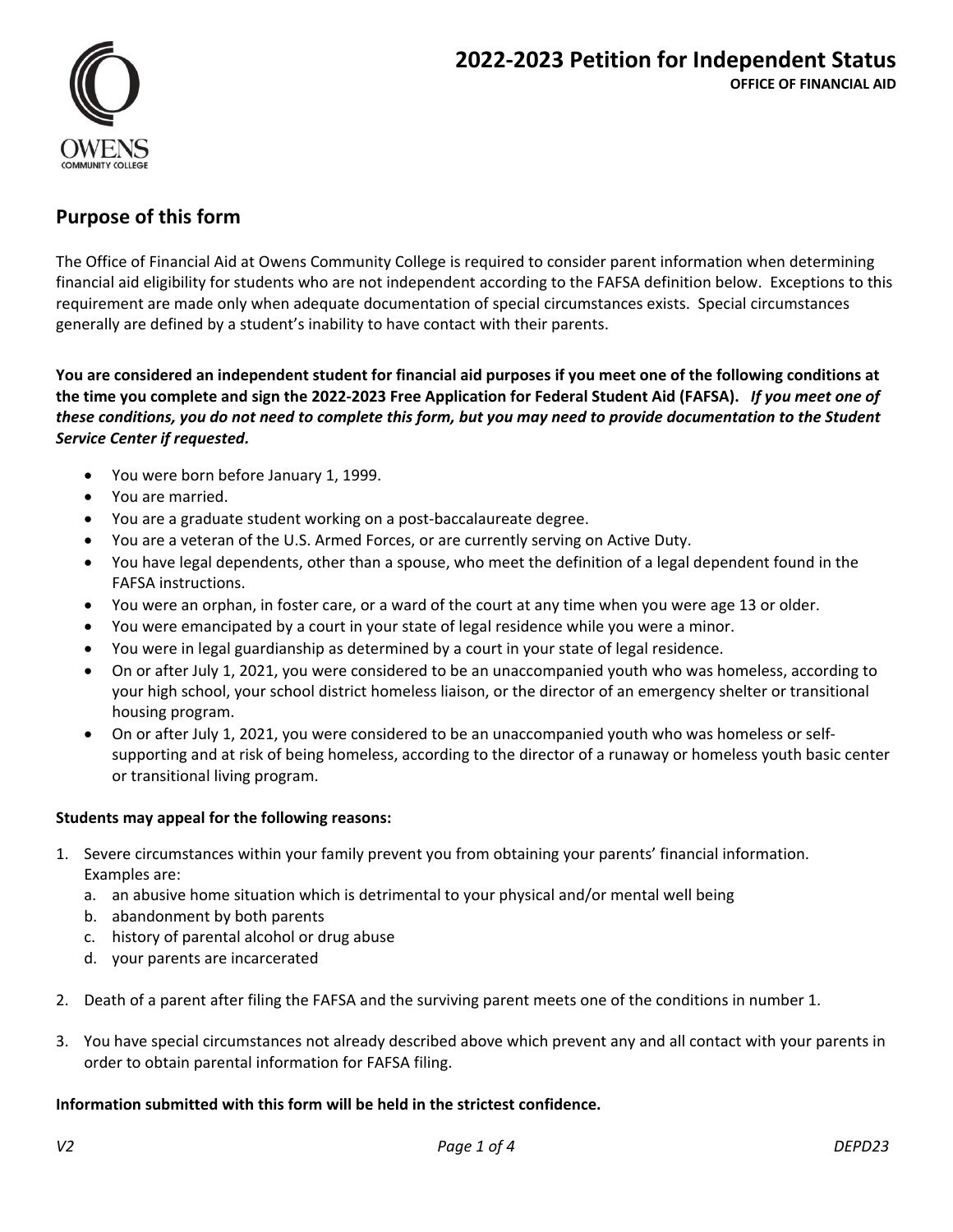**Appeals cannot be considered for the following reasons:** 

- You live on your own without parental financial support.
- Your parents do not contribute or cannot afford to contribute to your college expenses.
- Your parents refuse to provide information for the FAFSA.
- Your parents no longer claim you on their income taxes.

# **Questions?**

If you have any questions, please contact the Student Service Center at (567) 661‐2387, contact your Student Financial Services Advisor, or email studentfinancial@owens.edu.

### **Deadlines**

The deadlines to submit this application and all requested documentation are:

| Summer 2022: 8/12/2022 | Fall 2022: 12/8/2022 | Spring 2023: 5/11/2023 |
|------------------------|----------------------|------------------------|
|                        |                      |                        |

# **Submit this form and required statements**

|      | Upload: From the Ozone Financial Aid Summary<br>card, select View Financial Aid Details, | In person: Student Service Center |                                                                                    |
|------|------------------------------------------------------------------------------------------|-----------------------------------|------------------------------------------------------------------------------------|
|      | then Student Requirements. Follow the<br>instructions listed.                            | Mail:                             | <b>Student Service Center</b><br><b>Owens Community College</b><br>P.O. Box 10,000 |
| Fax: | $(567) 661 - 7808$                                                                       |                                   | Toledo, OH 43699-1947                                                              |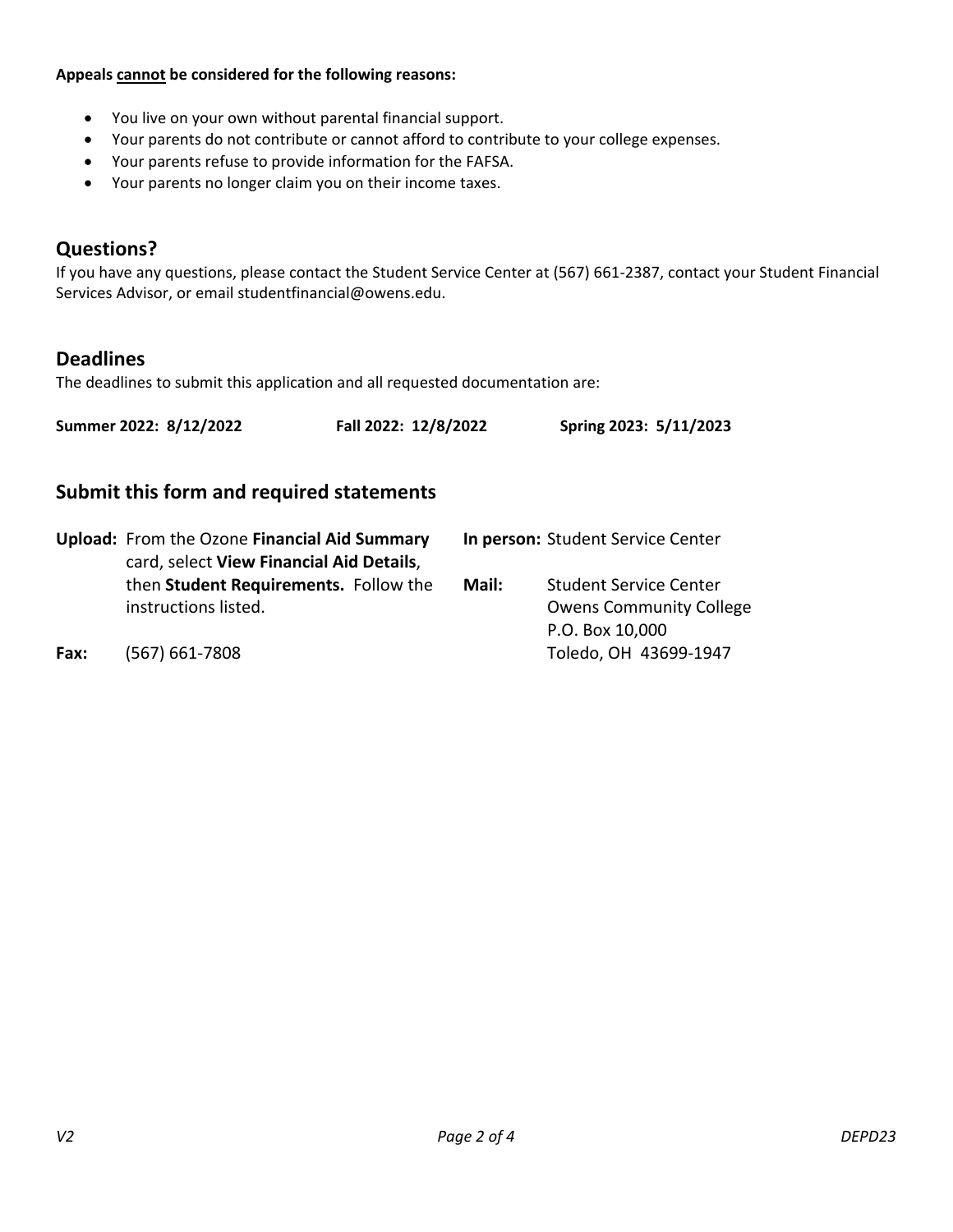|                                          | 2022-2023 Petition for Independent Status<br><b>OFFICE OF FINANCIAL AID</b> |  |
|------------------------------------------|-----------------------------------------------------------------------------|--|
| <b>OWENS</b><br><b>COMMUNITY COLLEGE</b> |                                                                             |  |
| Student's Name                           | <b>OCID</b>                                                                 |  |
| Phone                                    | Date of Birth                                                               |  |

If you have not already completed the 2022‐2023 Free Application for Federal Student Aid (FAFSA), please complete it online at fafsa.gov. On the FAFSA, following the questions about your Dependency Status, you can indicate that you have "Special Circumstances". This allows you to submit your application without parental information. However, your expected family contribution (EFC) will not be calculated unless your petition is approved. *Warning: If you falsely provide parent information on the FAFSA, a Petition for Independent Status will not be considered.*

# **1. Check one of the following:**

- I am submitting the Petition for Independent Status for **INITIAL** consideration during the 2022‐2023 academic year. (Complete ALL sections of this form.)
- $\Box$  I have applied for, and was granted, a Petition for Independent Status at Owens in a previous year, and would like to RENEW my status as an independent student. (Complete all sections EXCEPT question 6, third-party documentation.)

# **2. What are the reasons that you no longer have contact with either of your biological or**  legal parents? Check all that apply.

- $\Box$  an abusive home situation which is detrimental to your physical and/or mental well being
- $\Box$  abandonment by both parents
- $\Box$  history of parental alcohol or drug abuse
- $\Box$  your parents are incarcerated
- $\Box$  death of a parent after filing the FAFSA and the surviving parent meets one of the following (check all that apply):
	- $\Box$  an abusive home situation which is detrimental to your physical and/or mental well being
	- $\Box$  abandonment by both parents
	- $\Box$  history of parental alcohol or drug abuse
	- $\Box$  vour parent is incarcerated
- $\Box$  Other. Please explain here or attach a separate statement. Provide as much detail as possible that completely explains the situation. Please note: If your personal statement does not adequately describe why you no longer have contact with either of your biological or legal parents, your petition will be denied.

**\_\_\_\_\_\_\_\_\_\_\_\_\_\_\_\_\_\_\_\_\_\_\_\_\_\_\_\_\_\_\_\_\_\_\_\_\_\_\_\_\_\_\_\_\_\_\_\_\_\_\_\_\_\_\_\_\_\_\_\_\_\_\_\_\_\_\_\_\_\_\_\_\_\_\_\_\_\_\_\_\_\_\_\_\_\_\_\_\_\_\_ \_\_\_\_\_\_\_\_\_\_\_\_\_\_\_\_\_\_\_\_\_\_\_\_\_\_\_\_\_\_\_\_\_\_\_\_\_\_\_\_\_\_\_\_\_\_\_\_\_\_\_\_\_\_\_\_\_\_\_\_\_\_\_\_\_\_\_\_\_\_\_\_\_\_\_\_\_\_\_\_\_\_\_\_\_\_\_\_\_\_\_ \_\_\_\_\_\_\_\_\_\_\_\_\_\_\_\_\_\_\_\_\_\_\_\_\_\_\_\_\_\_\_\_\_\_\_\_\_\_\_\_\_\_\_\_\_\_\_\_\_\_\_\_\_\_\_\_\_\_\_\_\_\_\_\_\_\_\_\_\_\_\_\_\_\_\_\_\_\_\_\_\_\_\_\_\_\_\_\_\_\_\_ \_\_\_\_\_\_\_\_\_\_\_\_\_\_\_\_\_\_\_\_\_\_\_\_\_\_\_\_\_\_\_\_\_\_\_\_\_\_\_\_\_\_\_\_\_\_\_\_\_\_\_\_\_\_\_\_\_\_\_\_\_\_\_\_\_\_\_\_\_\_\_\_\_\_\_\_\_\_\_\_\_\_\_\_\_\_\_\_\_\_\_**